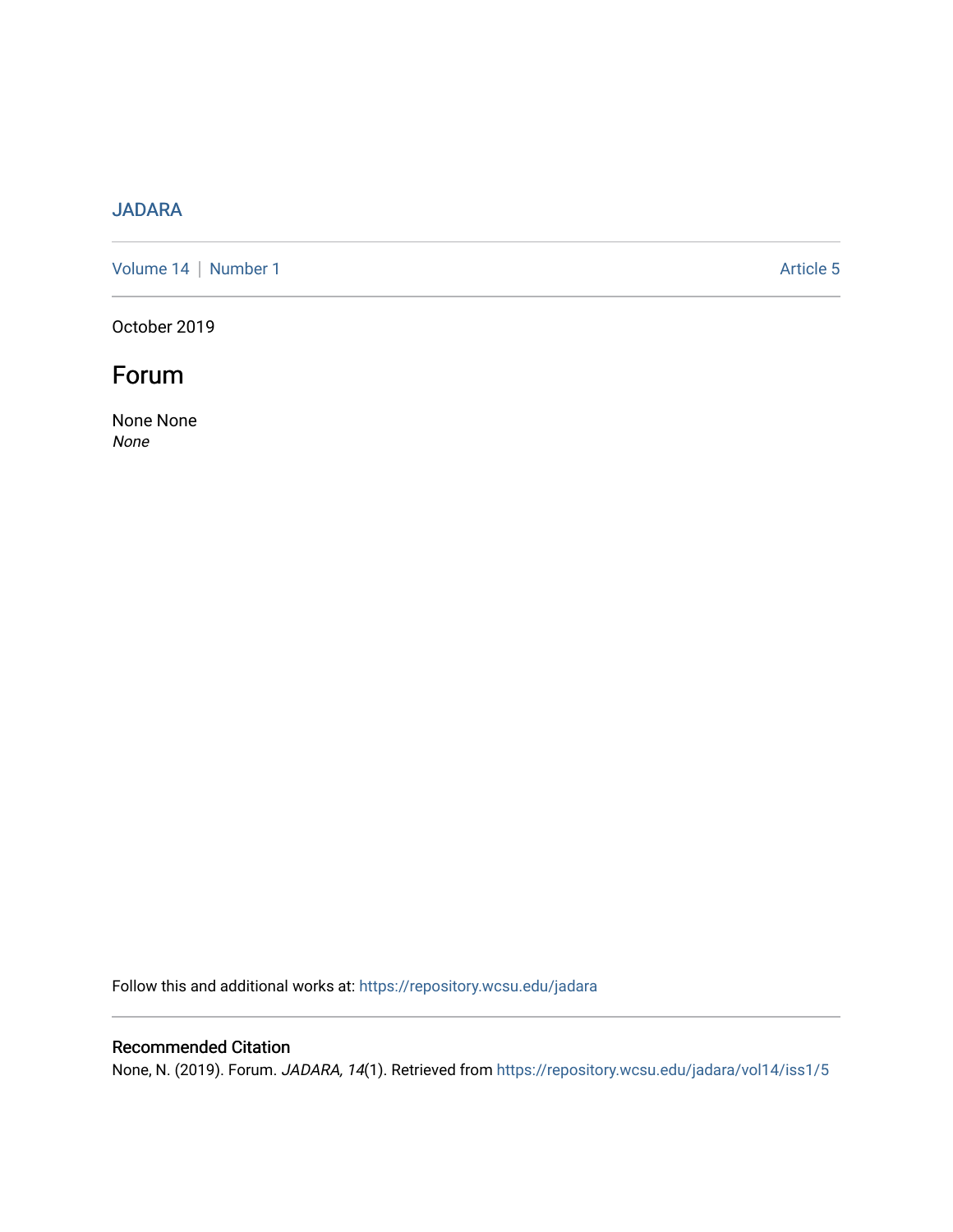# FORUM

### NEW INTERPRETER TRAINING PROGRAM

Cleveland (Ohio) State University has recognized the need for qualified interpreters and is the first university in the United States to offer a baccalaureate degree in Speech and Hearing/ Interpreter Training. The program includes courses in Language Development, Audiology, Non-Verbal Communication, and Sign Language courses from basic through the interpreter level. Practical experience is offered in conjunction with the Cleveland Hearing and Speech Center and the Fairmount Theatre of the Deaf. For further information, please contact:

Linda S. Elaine, Coordinator Interpreter Training Program Department of Speech and Hearing College of Arts and Sciences Cleveland State University Cleveland, Ohio 44115 Telephone: 216-687-3804

#### JOB ASSISTANTS FOR DEAF PEOPLE IN SWEDEN

In the Fall of 1979, I was fortunate to receive a fellowship under the International Ex change of Experts in Rehabilitation Program, administered through the World Rehabilitation Fund, Inc. My award was to study programs for the deaf in Sweden. I had submitted a pro posal to study programs in that country because, in my correspondence with Swedish people working in the field of deafness rehabilitation, I learned that many of the Swedish practices were unique and advanced. I was particularly interested in programs which assisted deaf people in job placement. As a vocational rehabilitation counselor working with deaf clients since 1975, 1 have been aware of the problems and barriers that deaf people must overcome in their pursuit of a satisfying job. Too often qualified deaf people are denied employment and promotions because of the communication problems related to their deafness. Sweden has made some interesting efforts to deal with these problems.

In November and December, 1979, I spent thirty days traveling in Sweden, and had the opportunity to visit with the National Labour Market Counselors in Stockholm, Orebro, and Gotenburg. These counselors are the equivalent of our state rehabilitation counselors of the deaf. Through discussions and visits to various programs, I had the opportunity to learn about Sweden's job development and placement practices.

The program that I would most like to see implemented in the U. S. is the provision of ^'assistants at work" for deaf employees. Assistants are available to all handicapped people, and in the case of the deaf, it means a person who can assist with communication on the job. The assistant is trained in sign language to interpret phone calls, instructions from supervisors, meetings, training programs, etc. At other times, the assistant has regular job duties. The cost of the training and a portion of the assistant's salary is paid by the government for an in definite period of time. The assistant can either be selected by the employer from volunteers, or the deaf employee can make the choice. The latter is considered to be a better method since the employee may have developed a good rapport with a fellow worker, and wishes to choose him or her as the assistant. The assistants are trained in sign language at the Swedish Associa tion of the Deaf headquarters in Leksand.

This program is considered to be extremely important in the successful job adjustment of deaf people. The representatives of the Swedish Association of the Deaf feel strongly that a